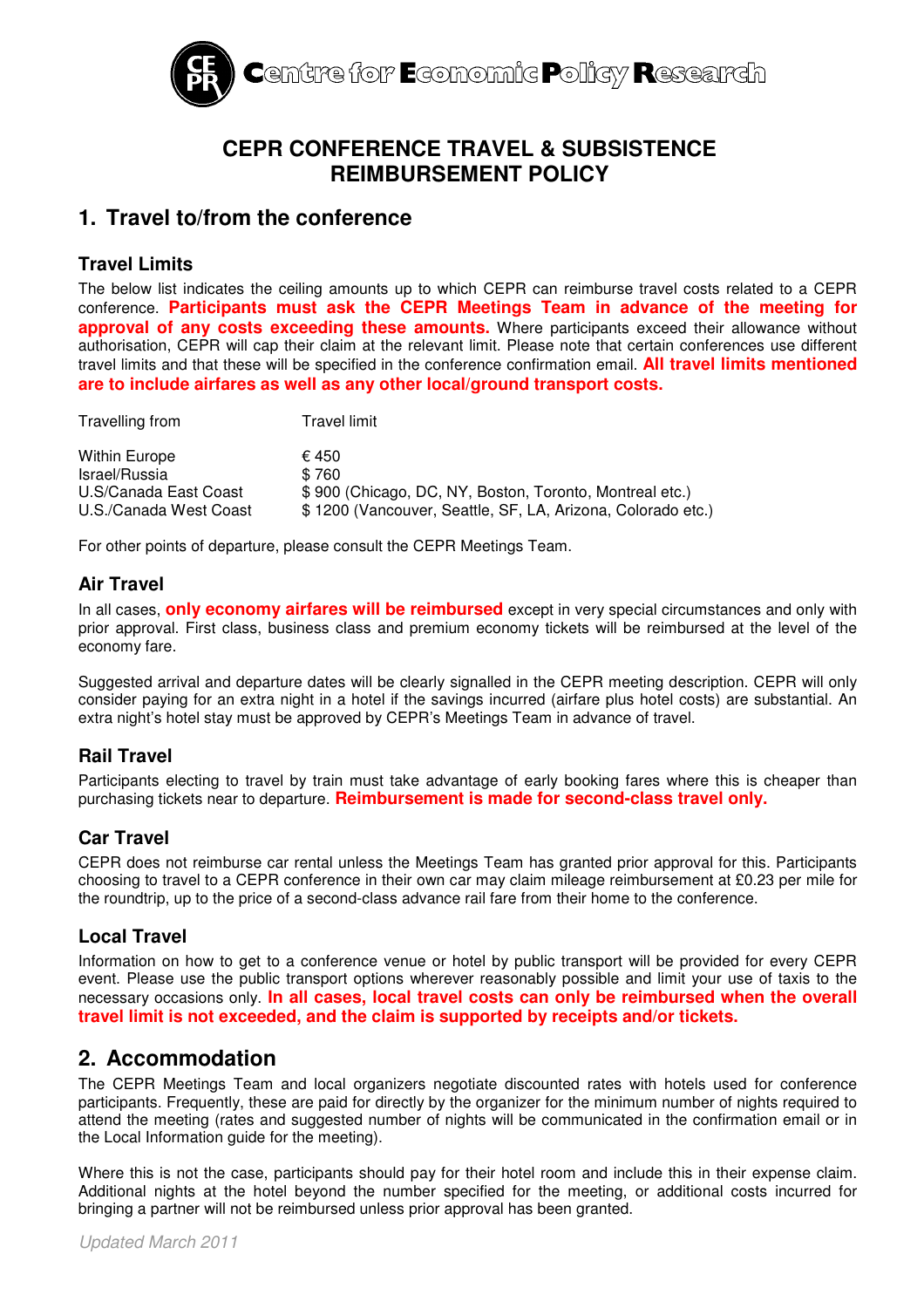**Incidental expenses, such as using the Internet, the mini-bar, laundry, telephone, or any other service offered by the hotel, will not be covered and should be paid for on departure.** 

## **3. Meals**

Refreshments and meals will usually be provided during the meeting. For meetings lasting 2 days, if lunch or dinner is not provided by the organizers, participants may claim up to a maximum of €15 per lunch and €30 per dinner for the 2 days, **provided the claim is supported by receipts and the total of the claim does not exceed the overall travel limit.**

## **4. Miscellaneous – Visas/Missed Flights**

Any participant requiring a VISA to travel **must notify CEPR in advance of fees involved** and must allow sufficient time to apply to the relevant Embassy. CEPR will not reimburse "express" service fees without prior agreement.

Please note that it is a participant's own responsibility to obtain any appropriate visa/s that may be required for certain countries. CEPR will not be responsible for the costs incurred by any participant who fails to investigate visa requirements and as a result is unable to travel.

Participants who fail to catch their flight through no fault of the airline, and consequently miss the meeting, will not be reimbursed for any travel expenses incurred.

# **5. Submitting a Claim/Payment**

An expense claim form will be downloadable from the conference website prior to the meeting and will be sent to you by email as soon as the meeting has taken place. **Please complete the form electronically as soon as possible and return it (preferably via email) to CEPR with (scans of) ticket stubs and other receipts.** We need to submit final accounts to our sponsors, who typically impose strict deadlines. We need your help in meeting these deadlines and ask that you **submit your claim within three months of the meeting** (or by the deadline indicated in the conference material if this is different). After this time, we will not normally be able to reimburse you.

CEPR holds accounts within the UK and USA clearing house systems. We are able to make payments by Sterling cheque, US dollar cheque, Euro cheque, Sterling bank transfer or Euro bank transfer. (Sterling and dollar payments are available only to residents of the UK and US respectively) **Note that for a bank transfer, the beneficiary bank may deduct a fee from the transferred amount.** From November 2009, CEPR's own bank charges will be covered by CEPR.

We cannot process Euro bank transfers without a valid **International Bank Account Number (IBAN) and Bank Identifier Code (BIC) or SWIFT number** and omitting them will cause **delays** in the reimbursement process.

If your claim requires a currency conversion, CEPR will use the exchange rate on the **first day of the conference** as used on currency exchange websites such as www.oanda.com.

# **6. Contact**

If you have any questions relating to the submission of your claim, please contact the Meetings Team at CEPR:

| <b>Nadine Clarke</b>        | <b>Rachel Aveyard</b>       |
|-----------------------------|-----------------------------|
| Meetings Manager            | <b>Meetings Assistant</b>   |
| Tel: 00 44 (0) 207 183 8808 | Tel: 00 44 (0) 207 183 8817 |
| Email: nclarke@cepr.org     | Email: raveyard@cepr.org    |

**If you follow these procedures you will help us to reimburse you promptly. You will also help us to budget accurately for future conferences and workshops.**